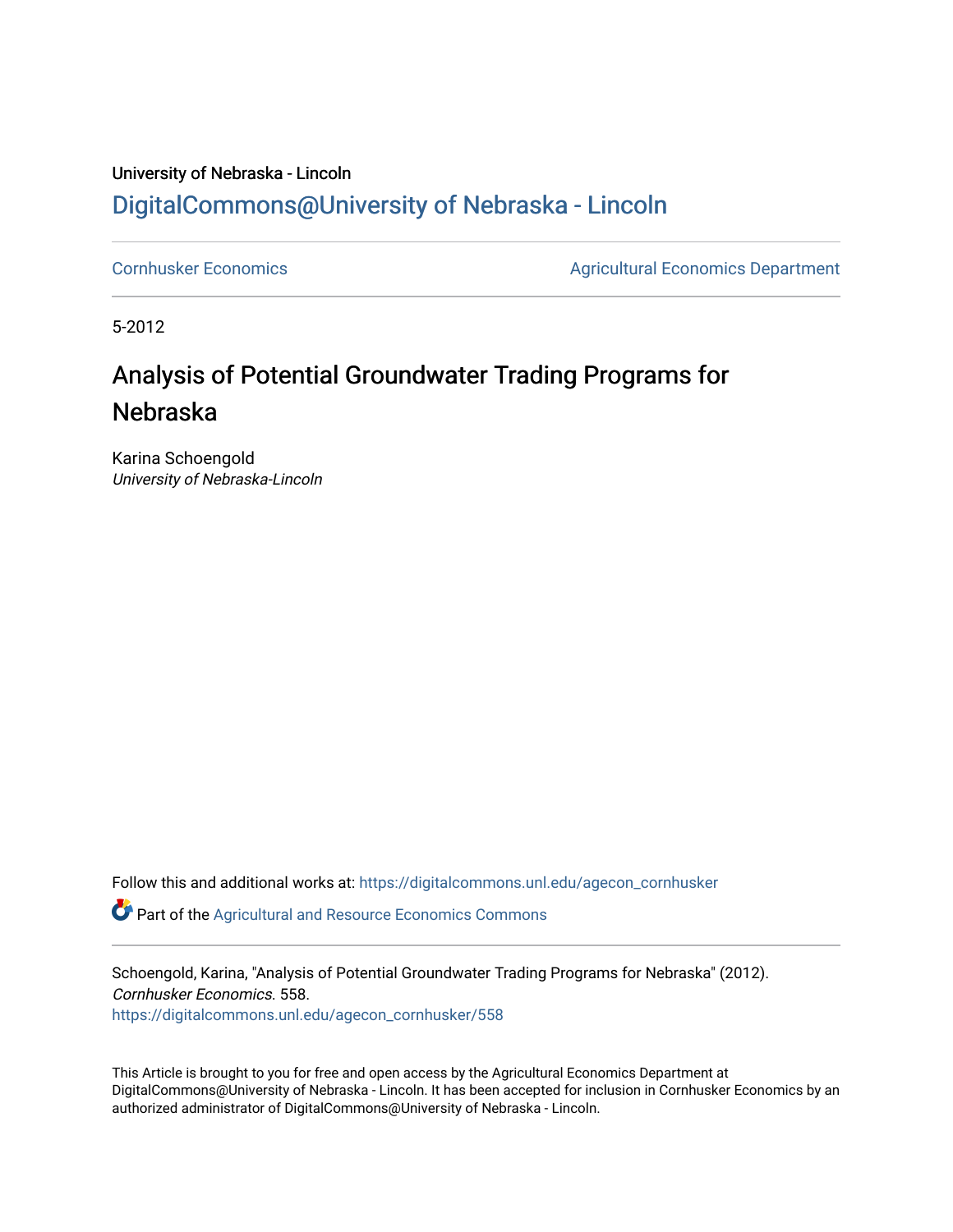# **CORNHUSKER ECONOMICS**



May 9, 2012

**University of Nebraska–Lincoln Extension**

Institute of Agriculture & Natural Resources Department of Agricultural Economics http://agecon.unl.edu/cornhuskereconomics

### **Analysis of Potential Groundwater Trading Programs for Nebraska**

|                                                                                 | Yr       | 4 Wks    |          |
|---------------------------------------------------------------------------------|----------|----------|----------|
| Market Report                                                                   | Ago      | Ago      | 5/4/12   |
| <b>Livestock and Products,</b><br><b>Weekly Average</b>                         |          |          |          |
| Nebraska Slaughter Steers,<br>35-65% Choice, Live Weight                        | \$115.38 | \$121.99 | \$121.13 |
| Nebraska Feeder Steers,<br>Med. & Large Frame, 550-600 lb                       | 159.52   | 178.64   | 184.55   |
| Nebraska Feeder Steers,<br>Med. & Large Frame 750-800 lb.<br>Choice Boxed Beef. |          | 152.14   | 154.72   |
| 600-750 lb. Carcass.<br>Western Corn Belt Base Hog Price                        | 180.27   | 180.79   | 190.66   |
| Carcass, Negotiated.<br>Pork Carcass Cutout, 185 lb. Carcass,                   | 89.06    | 81.49    | 76.88    |
| Slaughter Lambs, Ch. & Pr., Heavy,                                              | 91.10    | 78.73    | 78.32    |
| Wooled, South Dakota, Direct<br>National Carcass Lamb Cutout,                   | 193.75   | 147.50   |          |
|                                                                                 | 409.94   | 376.90   | 359.26   |
| Crops,<br><b>Daily Spot Prices</b>                                              |          |          |          |
| Wheat, No. 1, H.W.<br>Imperial, bu                                              | 7.50     | 5.80     | 5.41     |
| Corn, No. 2, Yellow<br>Nebraska City, bu<br>Soybeans, No. 1, Yellow             | 6.79     | 6.55     | 6.40     |
| Nebraska City, bu<br>Grain Sorghum, No. 2, Yellow                               | 13.36    | 13.95    | 14.34    |
| Dorchester, cwt<br>Oats, No. 2, Heavy                                           | 10.73    | 11.13    | 10.36    |
| Minneapolis, MN, bu.                                                            | 3.40     | 3.58     | 3.44     |
| Feed                                                                            |          |          |          |
| Alfalfa, Large Square Bales,<br>Good to Premium, RFV 160-185                    |          |          |          |
| Northeast Nebraska, ton.<br>Alfalfa, Large Rounds, Good                         | 140.00   | 225.00   | 225.00   |
| Platte Valley, ton<br>Grass Hay, Large Rounds, Good                             | 77.50    | 145.00   | 145.00   |
| Nebraska, ton.<br>Dried Distillers Grains, 10% Moisture,                        |          | 97.50    | 97.50    |
| Nebraska Average.<br>Wet Distillers Grains, 65-70% Moisture,                    | 217.50   | 216.50   | 221.00   |
| Nebraska Average.                                                               | 80.00    | 77.50    | 77.75    |
| *No Market                                                                      |          |          |          |

The goals of a recently funded project to measure the potential benefits of developing a groundwater trading market in Nebraska is discussed in this *Cornhusker Economics* article. Groundwater is a major component of agricultural water use. In extensive regions of the Western United States, rural agricultural economies rely entirely on groundwater. At the same time as providing water for human needs, groundwater is also an input to streams, wetlands and riparian areas that provide important ecosystem services. Ongoing groundwater pumping will deplete flows in adjacent streams, leading to potential conflict between human and environmental uses of water. In the last decades, many conflicts over transboundary allocations of water, endangered species and instream and riparian habitat have been driven by surface water-groundwater interaction. For example, claims have been filed with the United States Supreme Court over the impacts of groundwater use on flows of transboundary rivers for the Pecos River (Texas vs. New Mexico), the Arkansas River (Kansas vs. Colorado) and the Republican River (Kansas vs. Nebraska and Colorado). Groundwater has typically been viewed as private property, and its use in agriculture is generally neither regulated nor quantified precisely. However, there is growing interest in moving to systems that regulate groundwater use. The ability to trade groundwater allocations is often a part of such conversations.

The majority of the water trading literature has focused on surface water trading. However, a few studies have examined the potential for beneficial groundwater trading. Thompson, et al., (2009), use a numerical example based on average parameters at the Natural Resources District (NRD) level to illustrate that groundwater trading that satisfies the Republican River Compact (RRC), can be economically beneficial. Other recent research has examined the economic benefits (Palazzo and Brozović, 2010), of groundwater trading in the Republican River Basin (RRB). In fact, groundwater trading has the potential to function better than



Extension is a Division of the Institute of Agriculture and Natural Resources at the University of Nebraska–Lincoln cooperating with the Counties and the U.S. Departm ent of Agriculture.

> University of Nebraska Extension educational program s abide with the non-discrim ination policies of the University of Nebraska–Lincoln and the United States Departm ent of Agriculture.